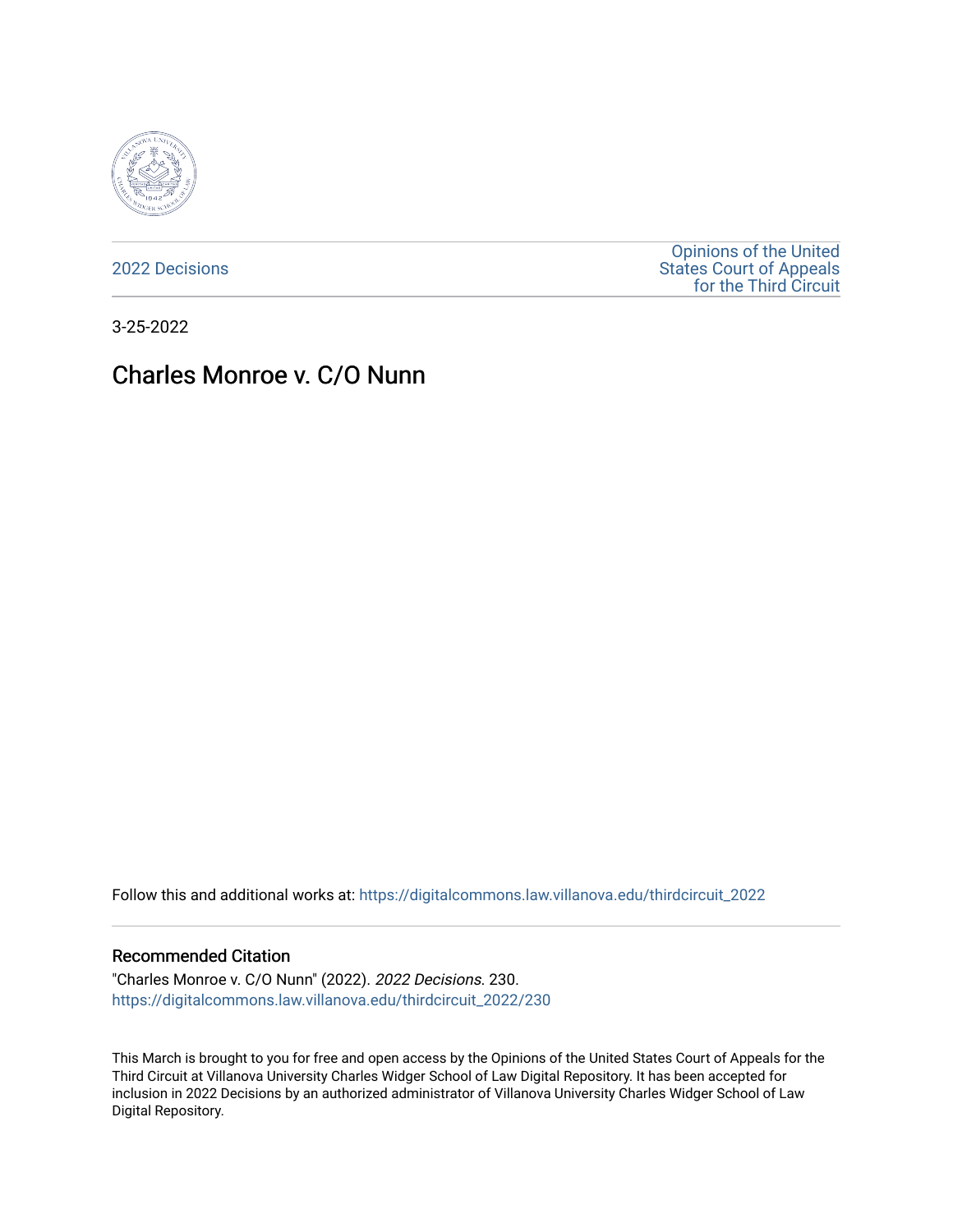#### BLD-070 **NOT PRECEDENTIAL**

#### UNITED STATES COURT OF APPEALS FOR THE THIRD CIRCUIT

\_\_\_\_\_\_\_\_\_\_\_

No. 21-2218 \_\_\_\_\_\_\_\_\_\_\_

## CHARLES T. MONROE, Appellant

v.

### C/O NUNN; HOWARD R. YOUNG CORRECTIONAL CENTER ADMINISTRATION AND STAFF; DR. AUGUST

\_\_\_\_\_\_\_\_\_\_\_\_\_\_\_\_\_\_\_\_\_\_\_\_\_\_\_\_\_\_\_\_\_\_\_\_

On Appeal from the United States District Court for the District of Delaware (D.C. Civil Action No. 1-20-cv-01485) District Judge: Honorable Richard G. Andrews

\_\_\_\_\_\_\_\_\_\_\_\_\_\_\_\_\_\_\_\_\_\_\_\_\_\_\_\_\_\_\_\_\_\_\_\_

Submitted for Possible Dismissal Pursuant to 28 U.S.C. § 1915(e)(2)(B) or Summary Action Pursuant to Third Circuit LAR 27.4 and I.O.P. 10.6 January 27, 2022 Before: MCKEE, GREENAWAY, JR., and PORTER, Circuit Judges

> (Opinion filed March 25, 2022) \_\_\_\_\_\_\_\_\_

> > OPINION\* \_\_\_\_\_\_\_\_\_

PER CURIAM

<sup>\*</sup> This disposition is not an opinion of the full Court and pursuant to I.O.P. 5.7 does not constitute binding precedent.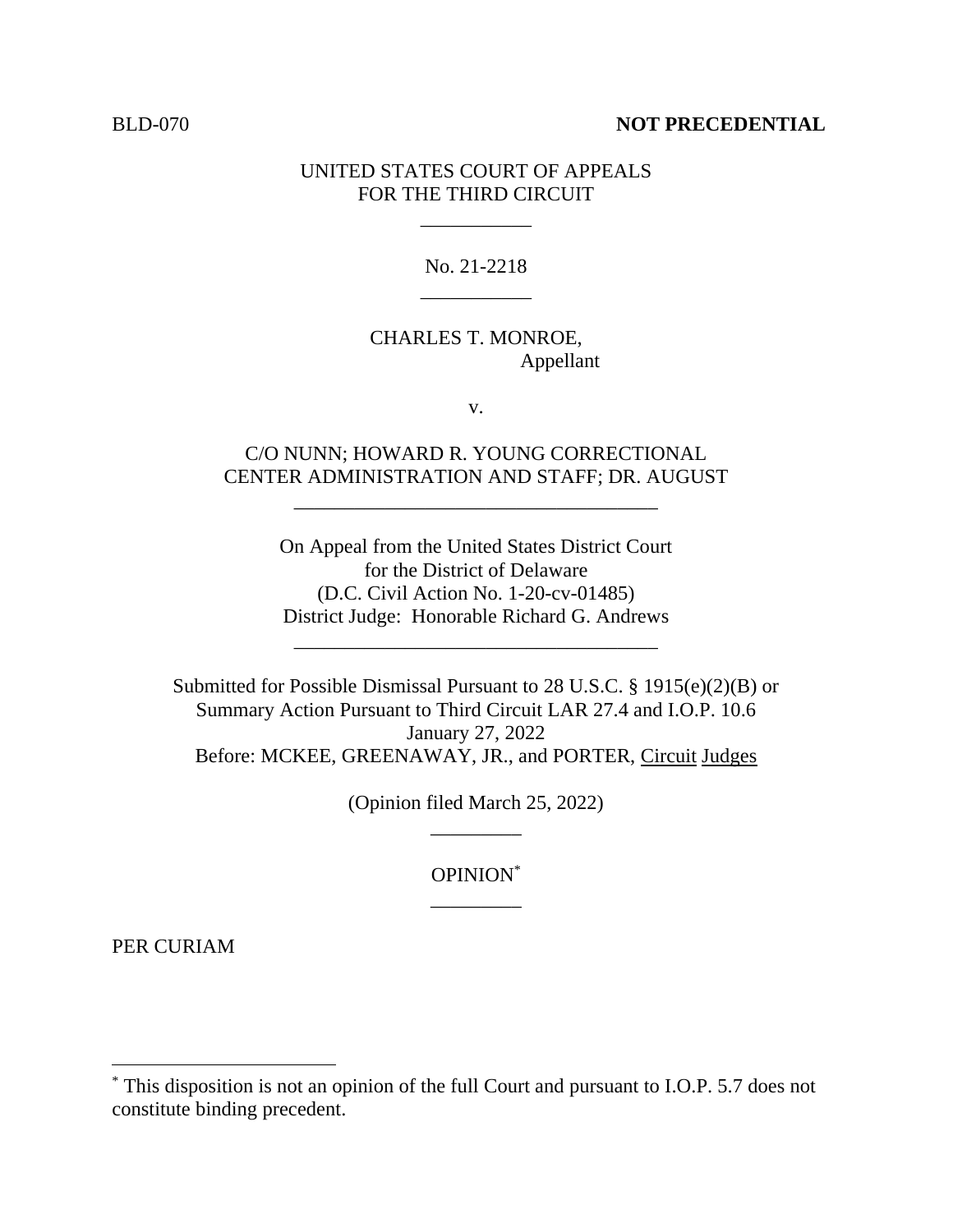Charles Monroe, an inmate proceeding pro se and in forma pauperis, appeals from the District Court's order dismissing his complaint for failure to exhaust his administrative remedies and denying his motion for injunctive relief. For the reasons that follow, we will summarily affirm.

I.

In October 2020, Monroe filed a complaint under 42 U.S.C. § 1983 relating to incidents that had occurred earlier that month and the preceding month at Howard R. Young Correctional Center, the prison where he resides. Specifically, Monroe alleged that, on September 14, 2020, Correctional Officer Nunn used excessive force when he sprayed him with mace and the doctor authorized an injection (or two) that made him sick. ECF No. 1. He also claimed that he filed grievances and that the defendants retaliated against him by fabricating disciplinary reports and placing him in solitary confinement from October 5, 2020, onwards. Id. Regarding the grievances he had filed about these incidents, Monroe stated that the grievance committee "seem[ed] to move very slow at returning the reports and essentially attempt[ed] to circumvent the in-house grievance process[,]" but he explained that he was pursuing relief through levels two and three of the grievance process. ECF No. 1 at p. 2. Monroe also filed a motion for a preliminary injunction in light of prison policies issued due to the Covid-19 pandemic, in which he requested release on unsecured bail or housing in a facility where he could practice social distancing and visit a law library. ECF No. 12.

The District Court determined that Monroe had failed to exhaust his administrative remedies and *sua sponte* dismissed the complaint without prejudice under 28 U.S.C.

2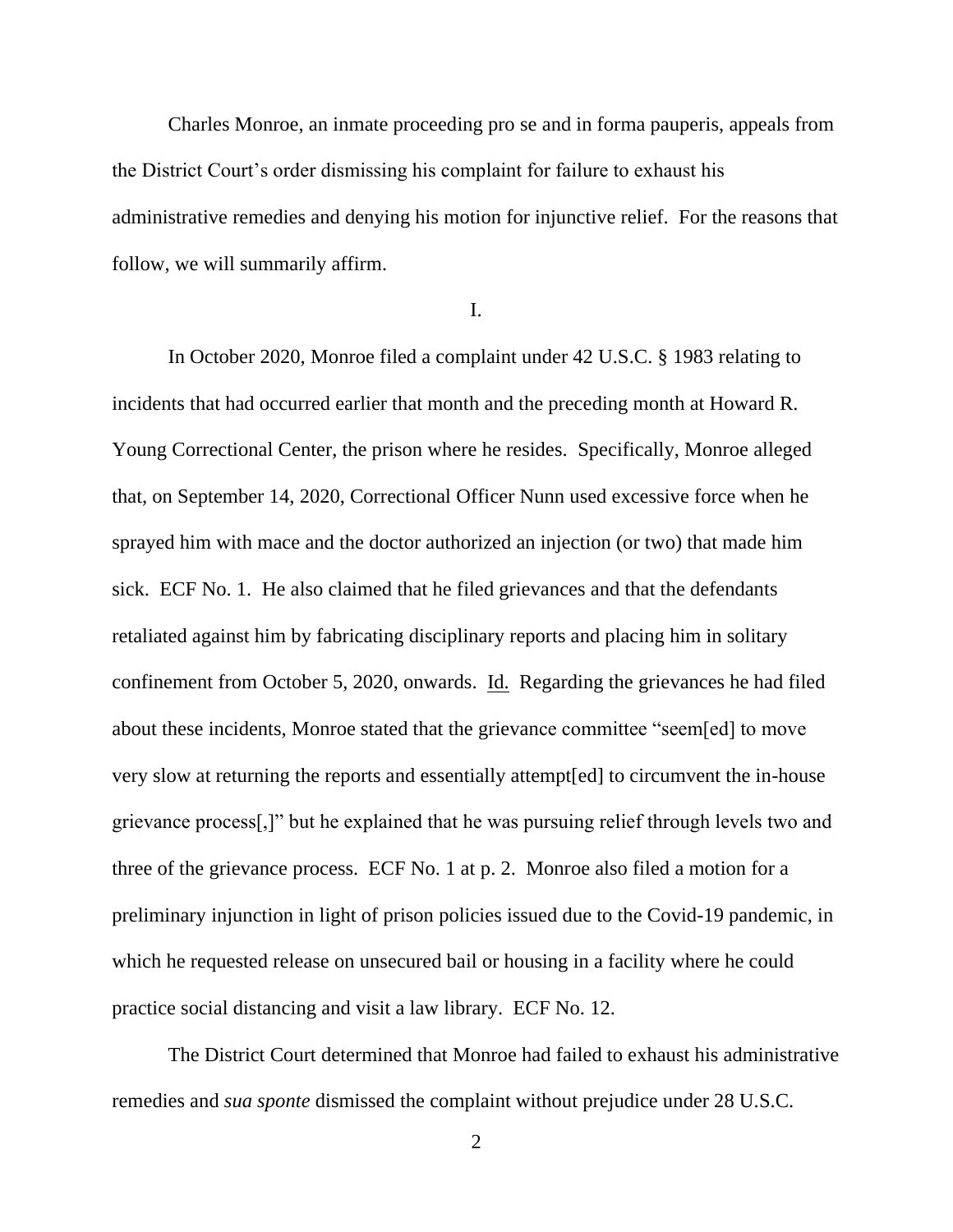§ 1915(e)(2)(B) and § 1915A(b)(1). It denied the motion for injunctive relief as moot. Monroe appeals in forma pauperis.

II.

We have jurisdiction to consider this appeal under 28 U.S.C. § 1291 and  $§ 1292(a)(1).<sup>1</sup>$  We exercise plenary review over the District Court's dismissal of Monroe's complaint. See Spruill v. Gilles, 372 F.3d 218, 226 (3d Cir. 2004). Turning to the refusal of the preliminary injunction, this Court has jurisdiction to review the portion of that order under 28 U.S.C. § 1292(a)(1). This Court reviews the District Court's denial of a preliminary injunction for abuse of discretion but reviews the underlying factual findings for clear error and examines legal conclusions de novo. See Brown v. City of Pittsburgh, 586 F.3d 263, 268 (3d Cir. 2009).

First, the District Court did not err in dismissing Monroe's complaint for failure to exhaust his administrative remedies. A prisoner must properly exhaust all his available administrative remedies before filing a complaint. See 42 U.S.C. § 1997e(a); Porter, 534 U.S. at 524; see also Woodford v. Ngo, 548 U.S. 81, 84 (2006). When a prisoner does not exhaust his administrative remedies, his complaint should be dismissed without prejudice to enable him to cure the procedural defect. See Ghana v. Holland, 226 F.3d 175, 184 n.4 (3d Cir. 2000) (considering a similar question under pre-PLRA law). By

<sup>&</sup>lt;sup>1</sup> While a dismissal without prejudice is generally a non-final order, the District Court's order is final in this case because Monroe cannot cure the deficiency in this action. See Ghana v. Holland, 226 F.3d 175, 180 (3d Cir. 2000); see also Porter v. Nussle, 534 U.S. 516, 524 (2002) (holding that a state prisoner must exhaust administrative remedies before filing a complaint).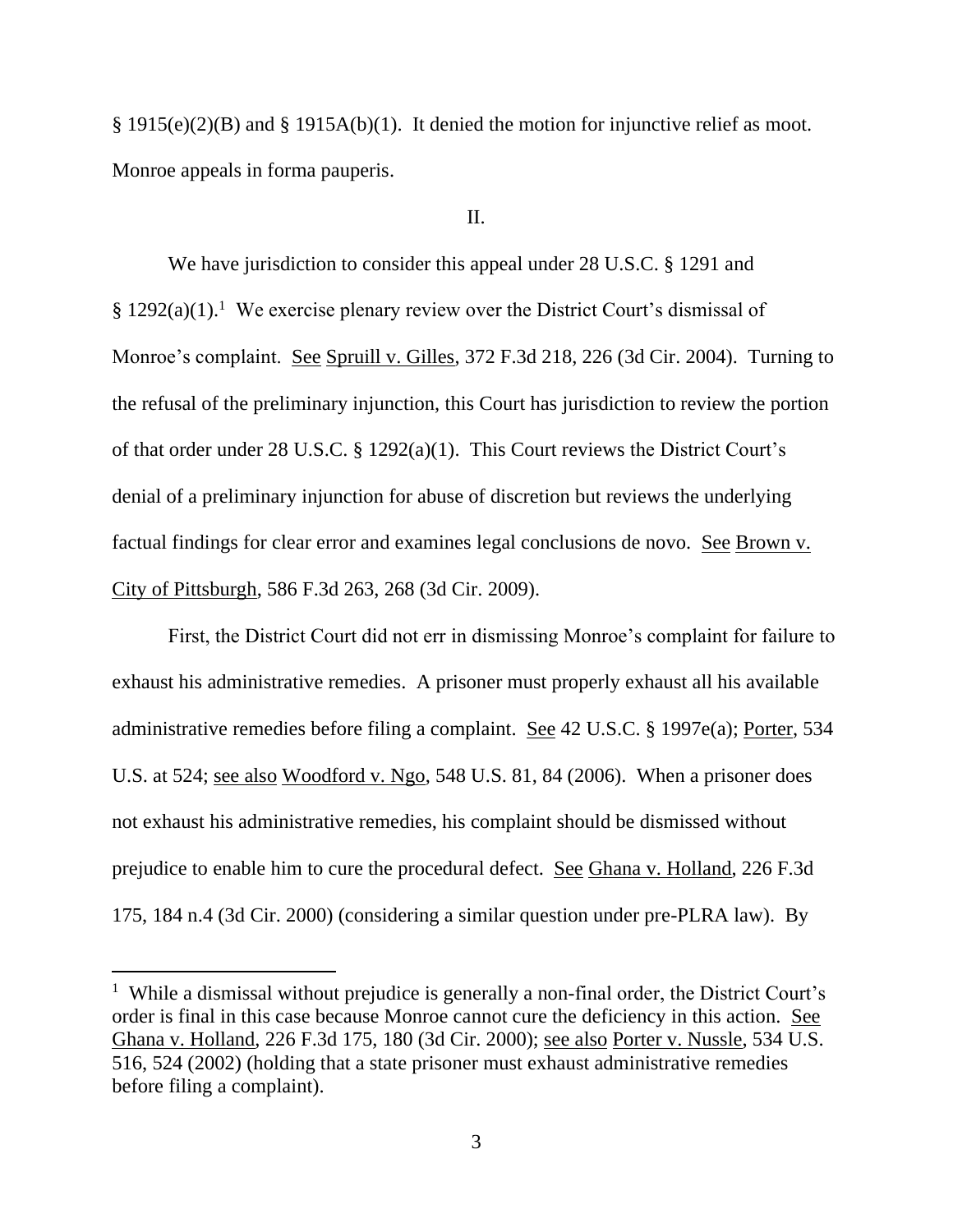Monroe's own admission, he did not exhaust his administrative remedies before filing his complaint.

Monroe alleged that the grievance committee was "mov[ing] very slow at returning the reports" and "circumvent[ed] the in-house grievance process[,]" ECF No. 1 at p. 2. However, his allegations, in the context of the timing of his suit and other allegations in his complaint, do not suggest that administrative remedies were not available to him. See, e.g., Robinson v. Superintendent Rockview SCI, 831 F.3d 148, 154 (3d Cir. 2016) (determining that a grievance is unavailable to a prisoner when prison officials failed to timely respond to it). As the District Court observed, Monroe filed his complaint approximately one month after he submitted a grievance related to his excessive force claim and 20 days after he was issued a disciplinary sanction and placed "in the hole." ECF 1 at PDF p. 1. Furthermore, Monroe himself undermined any suggestion of unavailability of his administrative remedies in noting that his efforts to exhaust continued – he noted that he was pursuing relief through levels two and three of the grievance process. See ECF No. 1 at p. 2.

Turning to Monroe's request for a preliminary injunction, we conclude that the District Court did not abuse its discretion in denying it. Monroe, who could not proceed in his action because of his failure to exhaust his administrative remedies, could not show a likelihood of success on its merits.<sup>2</sup> See Kos Pharms., Inc. v. Andrx Corp., 369 F.3d 700, 708 (3d Cir. 2004) (setting forth the factors weighed in considering the

 $2$  We express no opinion on the merits of the claims raised in the complaint.